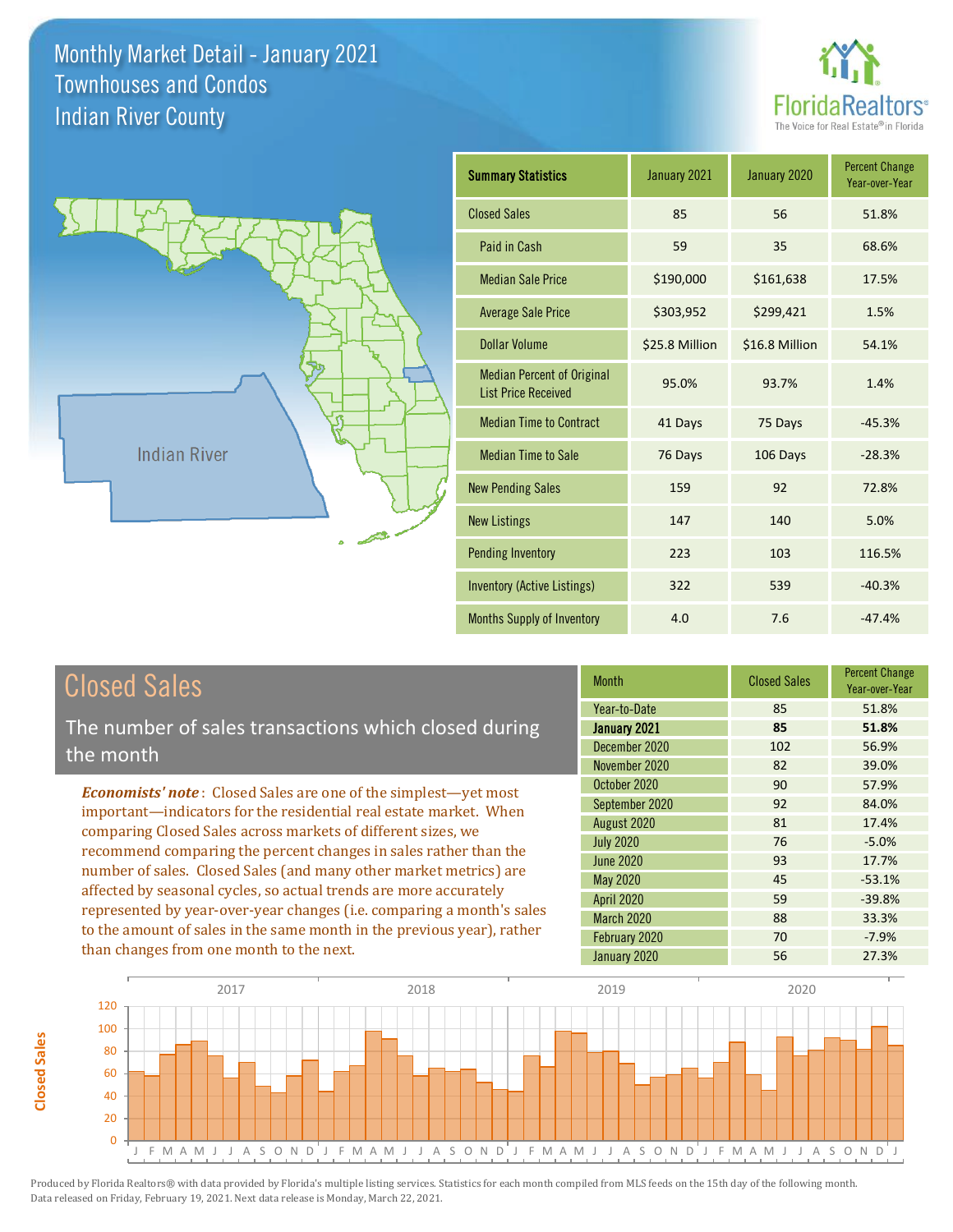this statistic should be interpreted with care.



58 23.4%

| Cash Sales                                                                     | <b>Month</b>      | <b>Cash Sales</b> | <b>Percent Change</b><br>Year-over-Year |
|--------------------------------------------------------------------------------|-------------------|-------------------|-----------------------------------------|
|                                                                                | Year-to-Date      | 59                | 68.6%                                   |
| The number of Closed Sales during the month in which                           | January 2021      | 59                | 68.6%                                   |
| buyers exclusively paid in cash                                                | December 2020     | 63                | 40.0%                                   |
|                                                                                | November 2020     | 52                | 18.2%                                   |
|                                                                                | October 2020      | 50                | 47.1%                                   |
|                                                                                | September 2020    | 57                | 50.0%                                   |
| <b>Economists' note:</b> Cash Sales can be a useful indicator of the extent to | August 2020       | 58                | 18.4%                                   |
| which investors are participating in the market. Why? Investors are            | <b>July 2020</b>  | 50                | $-2.0%$                                 |
| far more likely to have the funds to purchase a home available up front,       | June 2020         | 56                | 12.0%                                   |
| whereas the typical homebuyer requires a mortgage or some other                | May 2020          | 26                | $-63.9%$                                |
| form of financing. There are, of course, many possible exceptions, so          | <b>April 2020</b> | 39                | $-42.6%$                                |

J F M A M J J A S O N D J F M A M J J A S O N D J F M A M J J A S O N D J F M A M J J A S O N D J 0 20 40 60 80 2017 2018 2019 2020

## Cash Sales as a Percentage of Closed Sales

The percentage of Closed Sales during the month which were Cash Sales

*Economists' note* : This statistic is simply another way of viewing Cash Sales. The remaining percentages of Closed Sales (i.e. those not paid fully in cash) each month involved some sort of financing, such as mortgages, owner/seller financing, assumed loans, etc.

| <b>Month</b>      | <b>Percent of Closed</b><br>Sales Paid in Cash | <b>Percent Change</b><br>Year-over-Year |
|-------------------|------------------------------------------------|-----------------------------------------|
| Year-to-Date      | 69.4%                                          | 11.0%                                   |
| January 2021      | 69.4%                                          | 11.0%                                   |
| December 2020     | 61.8%                                          | $-10.7%$                                |
| November 2020     | 63.4%                                          | $-15.0%$                                |
| October 2020      | 55.6%                                          | $-6.7%$                                 |
| September 2020    | 62.0%                                          | $-18.4%$                                |
| August 2020       | 71.6%                                          | 0.8%                                    |
| <b>July 2020</b>  | 65.8%                                          | 3.1%                                    |
| <b>June 2020</b>  | 60.2%                                          | $-4.9%$                                 |
| <b>May 2020</b>   | 57.8%                                          | $-22.9%$                                |
| <b>April 2020</b> | 66.1%                                          | $-4.8%$                                 |
| March 2020        | 65.9%                                          | $-7.4%$                                 |
| February 2020     | 58.6%                                          | $-21.9%$                                |
| January 2020      | 62.5%                                          | $-11.3%$                                |

January 2020 **12.9%** 

February 2020 41 -28.1%

March 2020

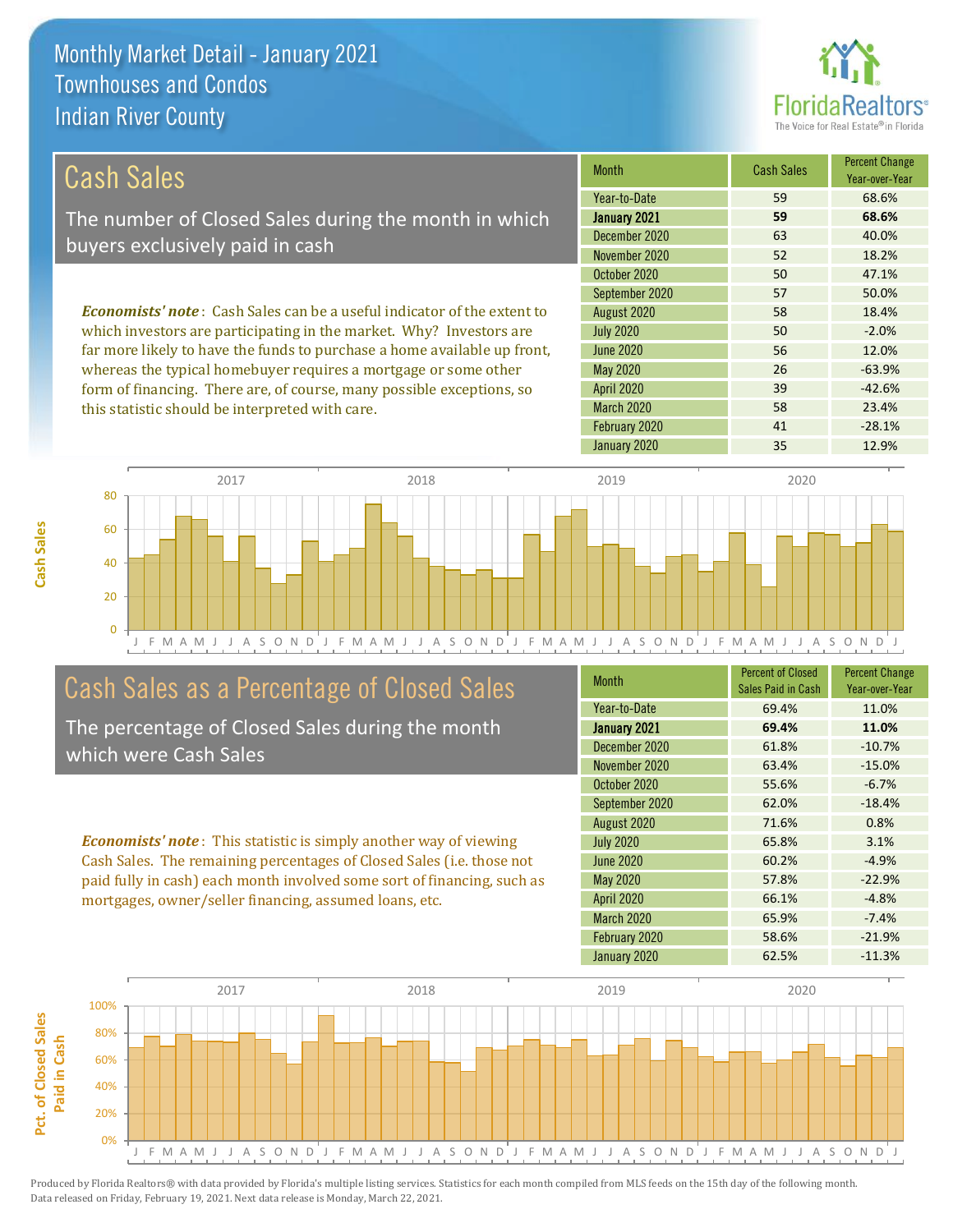

## Median Sale Price

The median sale price reported for the month (i.e. 50% of sales were above and 50% of sales were below)

*Economists' note* : Median Sale Price is our preferred summary statistic for price activity because, unlike Average Sale Price, Median Sale Price is not sensitive to high sale prices for small numbers of homes that may not be characteristic of the market area. Keep in mind that median price trends over time are not always solely caused by changes in the general value of local real estate. Median sale price only reflects the values of the homes that *sold* each month, and the mix of the types of homes that sell can change over time.

| <b>Month</b>     | <b>Median Sale Price</b> | <b>Percent Change</b><br>Year-over-Year |
|------------------|--------------------------|-----------------------------------------|
| Year-to-Date     | \$190,000                | 17.5%                                   |
| January 2021     | \$190,000                | 17.5%                                   |
| December 2020    | \$173,250                | 11.4%                                   |
| November 2020    | \$159,900                | 1.5%                                    |
| October 2020     | \$153,000                | 9.3%                                    |
| September 2020   | \$198,000                | 29.0%                                   |
| August 2020      | \$156,000                | 0.6%                                    |
| <b>July 2020</b> | \$201,500                | 30.6%                                   |
| <b>June 2020</b> | \$165,000                | 7.9%                                    |
| May 2020         | \$156,900                | $-23.1%$                                |
| April 2020       | \$143,500                | $-22.1%$                                |
| March 2020       | \$185,000                | 5.7%                                    |
| February 2020    | \$160,000                | 11.3%                                   |
| January 2020     | \$161,638                | 12.6%                                   |



## Average Sale Price

The average sale price reported for the month (i.e. total sales in dollars divided by the number of sales)

*Economists' note* : Usually, we prefer Median Sale Price over Average Sale Price as a summary statistic for home prices. However, Average Sale Price does have its uses—particularly when it is analyzed alongside the Median Sale Price. For one, the relative difference between the two statistics can provide some insight into the market for higher-end homes in an area.

| Month            | <b>Average Sale Price</b> | <b>Percent Change</b><br>Year-over-Year |
|------------------|---------------------------|-----------------------------------------|
| Year-to-Date     | \$303,952                 | 1.5%                                    |
| January 2021     | \$303,952                 | 1.5%                                    |
| December 2020    | \$271,431                 | $-15.8%$                                |
| November 2020    | \$291,427                 | 1.1%                                    |
| October 2020     | \$237,540                 | 6.2%                                    |
| September 2020   | \$240,464                 | 11.1%                                   |
| August 2020      | \$235,246                 | 11.4%                                   |
| <b>July 2020</b> | \$274,789                 | $-3.8%$                                 |
| <b>June 2020</b> | \$254,264                 | $-14.8%$                                |
| <b>May 2020</b>  | \$203,743                 | $-31.9%$                                |
| April 2020       | \$250,344                 | $-27.7%$                                |
| March 2020       | \$290,958                 | $-6.1%$                                 |
| February 2020    | \$232,388                 | 6.8%                                    |
| January 2020     | \$299,421                 | $-9.5%$                                 |



**Median Sale Price**

**Median Sale Price**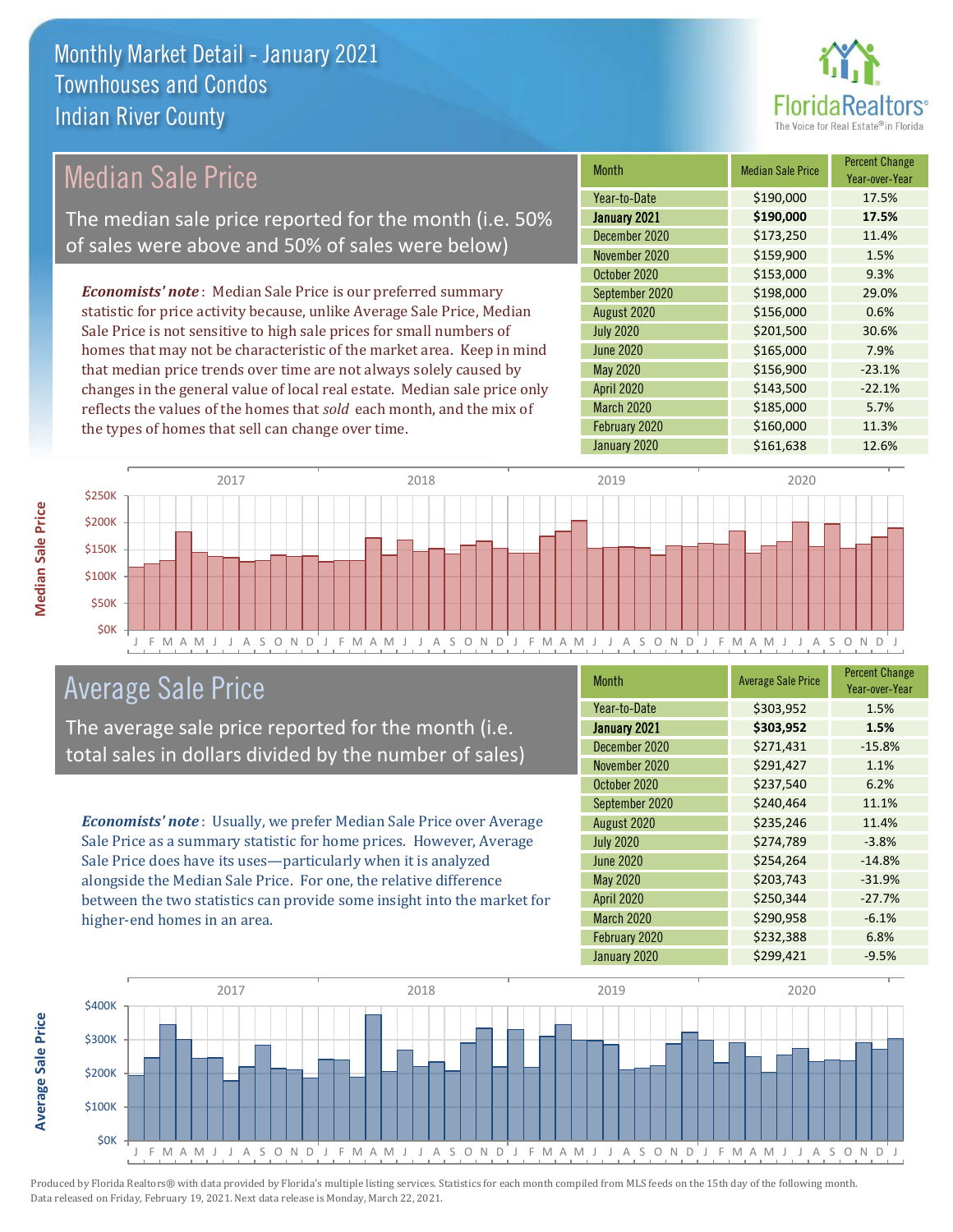

### ollar Volume

The sum of the sale prices for all sales which closed during the month

*Economists' note* : Dollar Volume is simply the sum of all sale prices in a given time period, and can quickly be calculated by multiplying Closed Sales by Average Sale Price. It is a strong indicator of the health of the real estate industry in a market, and is of particular interest to real estate professionals, investors, analysts, and government agencies. Potential home sellers and home buyers, on the other hand, will likely be better served by paying attention to trends in the two components of Dollar Volume (i.e. sales and prices) individually.

| <b>Month</b>      | <b>Dollar Volume</b> | <b>Percent Change</b><br>Year-over-Year |
|-------------------|----------------------|-----------------------------------------|
| Year-to-Date      | \$25.8 Million       | 54.1%                                   |
| January 2021      | \$25.8 Million       | 54.1%                                   |
| December 2020     | \$27.7 Million       | 32.1%                                   |
| November 2020     | \$23.9 Million       | 40.5%                                   |
| October 2020      | \$21.4 Million       | 67.7%                                   |
| September 2020    | \$22.1 Million       | 104.5%                                  |
| August 2020       | \$19.1 Million       | 30.8%                                   |
| <b>July 2020</b>  | \$20.9 Million       | $-8.6%$                                 |
| <b>June 2020</b>  | \$23.6 Million       | 0.3%                                    |
| <b>May 2020</b>   | \$9.2 Million        | $-68.1%$                                |
| <b>April 2020</b> | \$14.8 Million       | $-56.5%$                                |
| March 2020        | \$25.6 Million       | 25.2%                                   |
| February 2020     | \$16.3 Million       | $-1.6%$                                 |
| January 2020      | \$16.8 Million       | 15.2%                                   |



## Median Percent of Original List Price Received

The median of the sale price (as a percentage of the original list price) across all properties selling during the month

*Economists' note* : The Median Percent of Original List Price Received is useful as an indicator of market recovery, since it typically rises as buyers realize that the market may be moving away from them and they need to match the selling price (or better it) in order to get a contract on the house. This is usually the last measure to indicate a market has shifted from down to up, so it is what we would call a *lagging* indicator.

| <b>Month</b>      | Med. Pct. of Orig.<br><b>List Price Received</b> | <b>Percent Change</b><br>Year-over-Year |
|-------------------|--------------------------------------------------|-----------------------------------------|
| Year-to-Date      | 95.0%                                            | 1.4%                                    |
| January 2021      | 95.0%                                            | 1.4%                                    |
| December 2020     | 93.2%                                            | $-1.4%$                                 |
| November 2020     | 95.4%                                            | 1.8%                                    |
| October 2020      | 94.7%                                            | 0.4%                                    |
| September 2020    | 91.4%                                            | $-1.9%$                                 |
| August 2020       | 93.3%                                            | 0.8%                                    |
| <b>July 2020</b>  | 93.4%                                            | 0.3%                                    |
| <b>June 2020</b>  | 92.6%                                            | 0.2%                                    |
| <b>May 2020</b>   | 94.4%                                            | 0.6%                                    |
| <b>April 2020</b> | 93.8%                                            | 0.2%                                    |
| <b>March 2020</b> | 93.3%                                            | 0.1%                                    |
| February 2020     | 93.3%                                            | $-0.6%$                                 |
| January 2020      | 93.7%                                            | $-1.3%$                                 |



**Dollar Volume**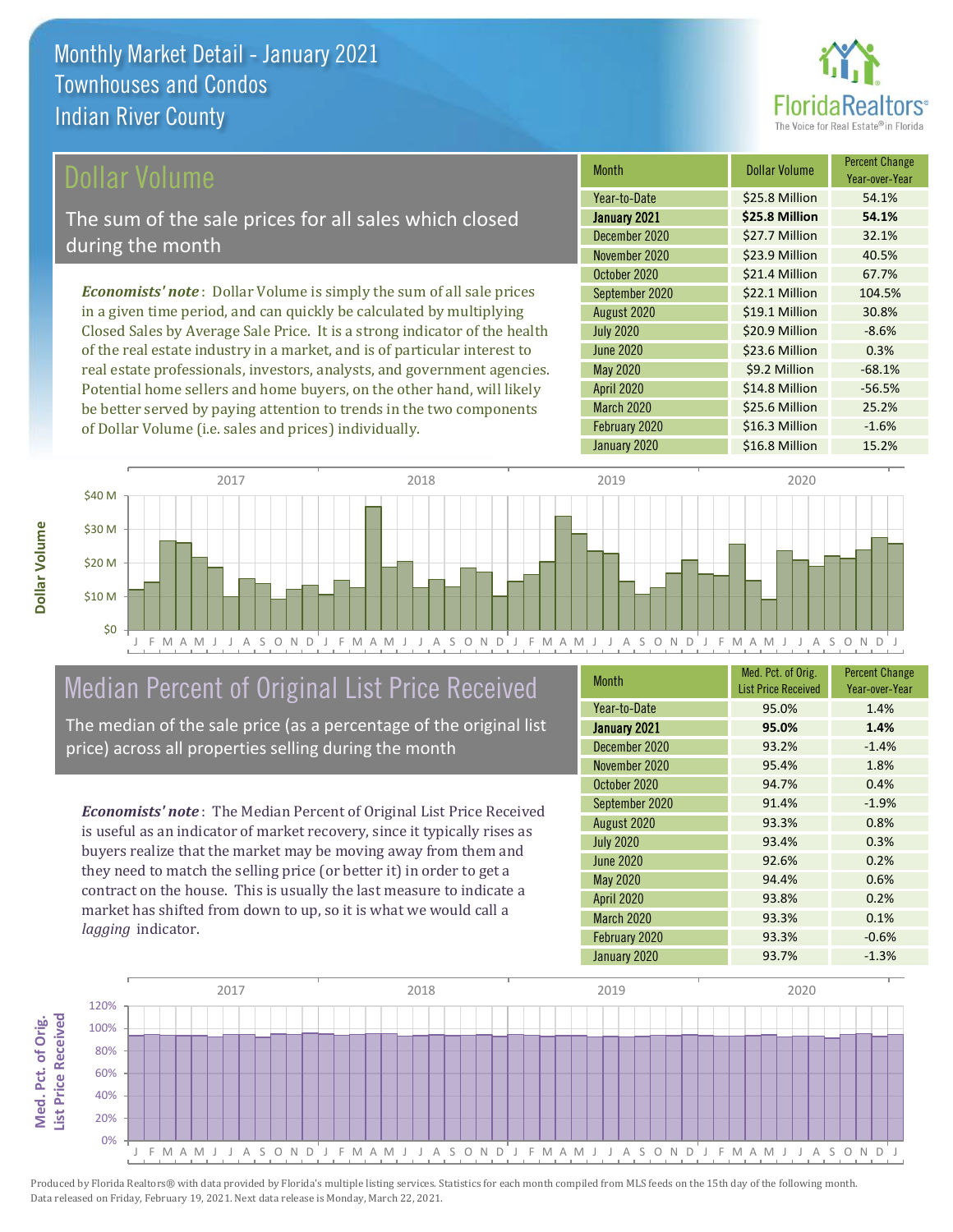

## Median Time to Contract

The median number of days between the listing date and contract date for all Closed Sales during the month

*Economists' note* : Like Time to Sale, Time to Contract is a measure of the length of the home selling process calculated for sales which closed during the month. The difference is that Time to Contract measures the number of days between the initial listing of a property and the signing of the contract which eventually led to the closing of the sale. When the gap between Median Time to Contract and Median Time to Sale grows, it is usually a sign of longer closing times and/or declining numbers of cash sales.

| Month            | <b>Median Time to</b><br>Contract | <b>Percent Change</b><br>Year-over-Year |
|------------------|-----------------------------------|-----------------------------------------|
| Year-to-Date     | 41 Days                           | $-45.3%$                                |
| January 2021     | 41 Days                           | $-45.3%$                                |
| December 2020    | 97 Days                           | 136.6%                                  |
| November 2020    | 92 Days                           | 43.8%                                   |
| October 2020     | 81 Days                           | 55.8%                                   |
| September 2020   | 72 Days                           | $-32.1%$                                |
| August 2020      | 82 Days                           | 43.9%                                   |
| <b>July 2020</b> | 102 Days                          | 21.4%                                   |
| <b>June 2020</b> | 98 Days                           | 96.0%                                   |
| <b>May 2020</b>  | 45 Days                           | $-19.6%$                                |
| April 2020       | 33 Days                           | $-17.5%$                                |
| March 2020       | 59 Days                           | $-11.9%$                                |
| February 2020    | 83 Days                           | 5.1%                                    |
| January 2020     | 75 Days                           | 29.3%                                   |



## Median Time to Sale

**Median Time to** 

**Median Time to** 

The median number of days between the listing date and closing date for all Closed Sales during the month

*Economists' note* : Time to Sale is a measure of the length of the home selling process, calculated as the number of days between the initial listing of a property and the closing of the sale. *Median* Time to Sale is the amount of time the "middle" property selling this month was on the market. That is, 50% of homes selling this month took *less* time to sell, and 50% of homes took *more* time to sell. Median Time to Sale gives a more accurate picture than Average Time to Sale, which can be skewed upward by small numbers of properties taking an abnormally long time to sell.

| <b>Month</b>      | <b>Median Time to Sale</b> | <b>Percent Change</b><br>Year-over-Year |
|-------------------|----------------------------|-----------------------------------------|
| Year-to-Date      | 76 Days                    | $-28.3%$                                |
| January 2021      | 76 Days                    | $-28.3%$                                |
| December 2020     | 141 Days                   | 85.5%                                   |
| November 2020     | 130 Days                   | 31.3%                                   |
| October 2020      | 111 Days                   | 14.4%                                   |
| September 2020    | 104 Days                   | $-35.4%$                                |
| August 2020       | 124 Days                   | 44.2%                                   |
| <b>July 2020</b>  | 153 Days                   | 19.5%                                   |
| <b>June 2020</b>  | 134 Days                   | 44.1%                                   |
| <b>May 2020</b>   | 81 Days                    | $-18.2%$                                |
| <b>April 2020</b> | 88 Days                    | 0.0%                                    |
| March 2020        | 107 Days                   | 5.9%                                    |
| February 2020     | 110 Days                   | 8.9%                                    |
| January 2020      | 106 Days                   | 11.6%                                   |

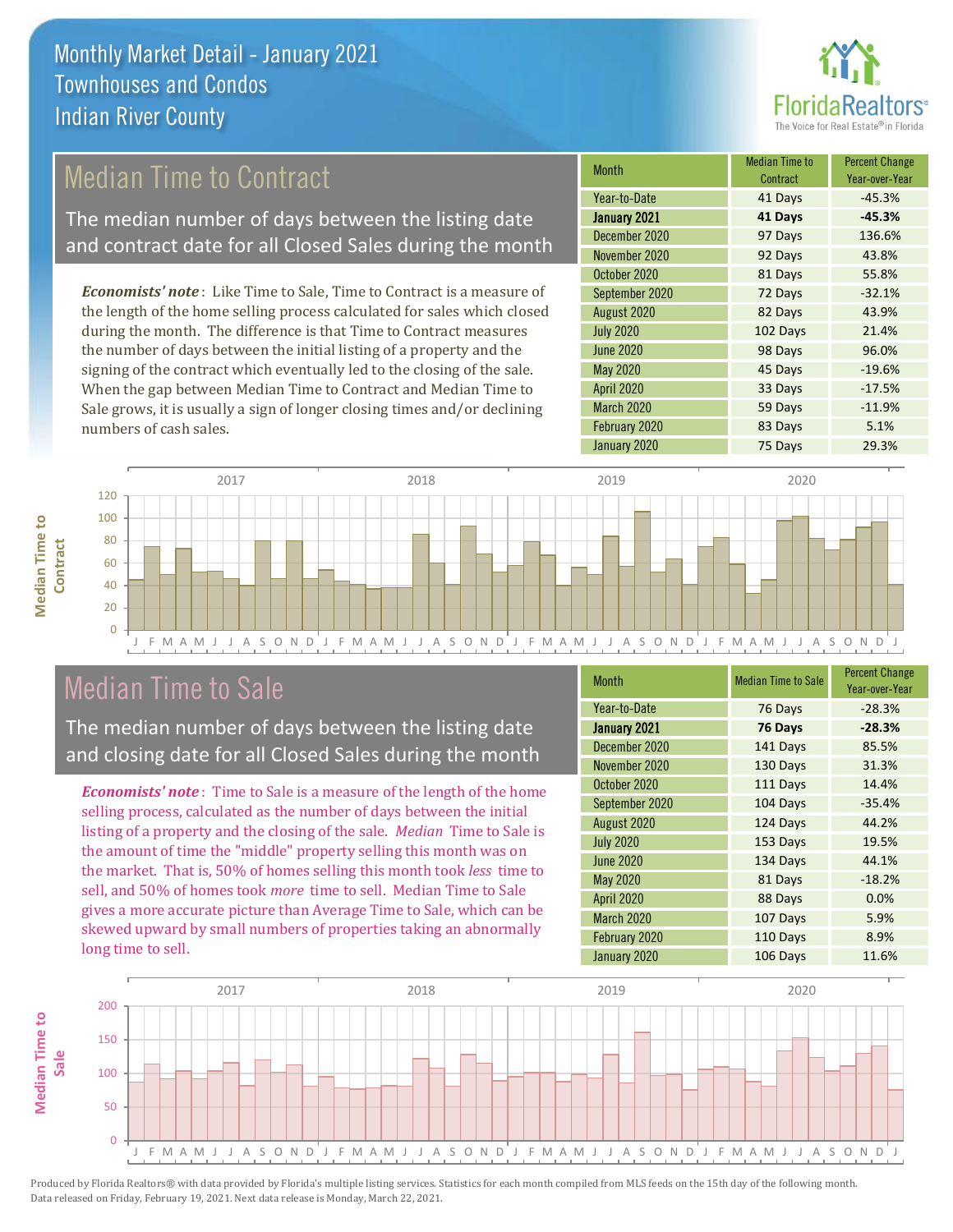

| <b>New Pending Sales</b>                                                       | <b>Month</b>      | <b>New Pending Sales</b> | <b>Percent Change</b><br>Year-over-Year |
|--------------------------------------------------------------------------------|-------------------|--------------------------|-----------------------------------------|
|                                                                                | Year-to-Date      | 159                      | 72.8%                                   |
| The number of listed properties that went under                                | January 2021      | 159                      | 72.8%                                   |
| contract during the month                                                      | December 2020     | 103                      | 80.7%                                   |
|                                                                                | November 2020     | 95                       | 72.7%                                   |
|                                                                                | October 2020      | 104                      | 42.5%                                   |
| <b>Economists' note</b> : Because of the typical length of time it takes for a | September 2020    | 96                       | 74.5%                                   |
| sale to close, economists consider Pending Sales to be a decent                | August 2020       | 87                       | 38.1%                                   |
| indicator of potential future Closed Sales. It is important to bear in         | <b>July 2020</b>  | 81                       | 20.9%                                   |
| mind, however, that not all Pending Sales will be closed successfully.         | <b>June 2020</b>  | 93                       | 31.0%                                   |
| So, the effectiveness of Pending Sales as a future indicator of Closed         | May 2020          | 95                       | 4.4%                                    |
| Sales is susceptible to changes in market conditions such as the               | <b>April 2020</b> | 46                       | $-49.5%$                                |



## New Listings

distressed properties for sale.

The number of properties put onto the market during the month

availability of financing for homebuyers and the inventory of

*Economists' note* : New Listings tend to rise in delayed response to increasing prices, so they are often seen as a lagging indicator of market health. As prices rise, potential sellers raise their estimations of value—and in the most recent cycle, rising prices have freed up many potential sellers who were previously underwater on their mortgages. Note that in our calculations, we take care to not include properties that were recently taken off the market and quickly relisted, since these are not really *new* listings.

| <b>Month</b>      | <b>New Listings</b> | <b>Percent Change</b><br>Year-over-Year |
|-------------------|---------------------|-----------------------------------------|
| Year-to-Date      | 147                 | 5.0%                                    |
| January 2021      | 147                 | 5.0%                                    |
| December 2020     | 82                  | 1.2%                                    |
| November 2020     | 98                  | $-20.3%$                                |
| October 2020      | 94                  | $-28.8%$                                |
| September 2020    | 85                  | 30.8%                                   |
| August 2020       | 69                  | $-18.8%$                                |
| <b>July 2020</b>  | 91                  | 8.3%                                    |
| <b>June 2020</b>  | 99                  | 37.5%                                   |
| <b>May 2020</b>   | 157                 | 91.5%                                   |
| April 2020        | 90                  | $-21.1%$                                |
| <b>March 2020</b> | 112                 | $-18.2%$                                |
| February 2020     | 96                  | $-23.2%$                                |
| January 2020      | 140                 | $-9.7%$                                 |

March 2020 70 -27.1% February 2020 93 93 19.2% January 2020 92 8.2%



**New Listings**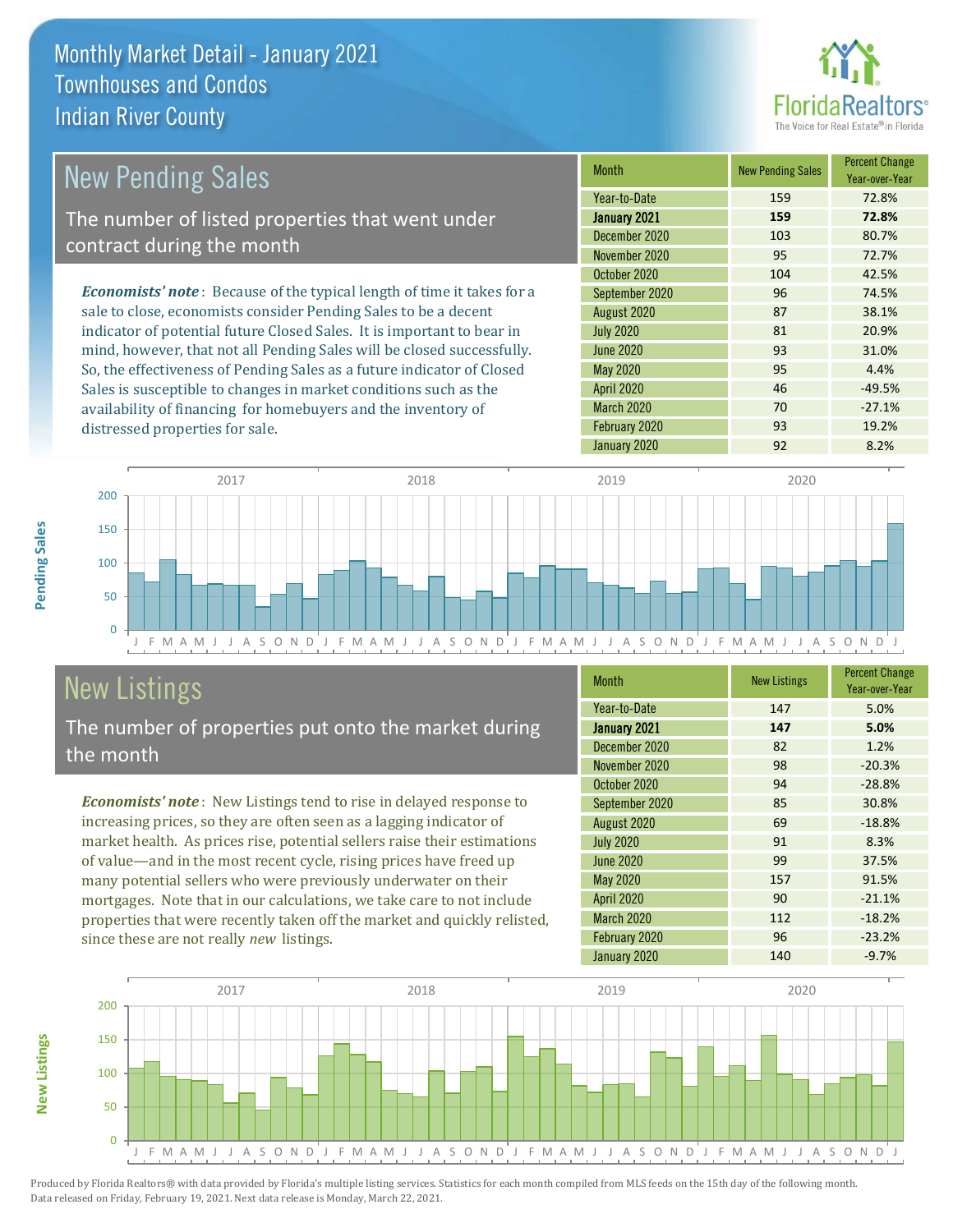

## Inventory (Active Listings) The number of property listings active at the end of the month

*Economists' note* : There are a number of ways to define and calculate Inventory. Our method is to simply count the number of active listings on the last day of the month, and hold this number to compare with the same month the following year. Inventory rises when New Listings are outpacing the number of listings that go off-market (regardless of whether they actually sell). Likewise, it falls when New Listings aren't keeping up with the rate at which homes are going off-market.

| Month                    | Inventory | <b>Percent Change</b><br>Year-over-Year |
|--------------------------|-----------|-----------------------------------------|
| <b>YTD (Monthly Avg)</b> | 322       | $-40.3%$                                |
| January 2021             | 322       | $-40.3%$                                |
| December 2020            | 353       | $-34.5%$                                |
| November 2020            | 387       | $-24.3%$                                |
| October 2020             | 389       | $-14.7%$                                |
| September 2020           | 403       | $-3.6%$                                 |
| August 2020              | 424       | $-1.4%$                                 |
| <b>July 2020</b>         | 488       | 10.2%                                   |
| <b>June 2020</b>         | 507       | 9.5%                                    |
| <b>May 2020</b>          | 565       | 9.3%                                    |
| <b>April 2020</b>        | 559       | 3.7%                                    |
| March 2020               | 544       | 2.6%                                    |
| February 2020            | 527       | $-1.9%$                                 |
| January 2020             | 539       | 7.6%                                    |



## Months Supply of Inventory

An estimate of the number of months it will take to deplete the current Inventory given recent sales rates

*Economists' note* : MSI is a useful indicator of market conditions. The benchmark for a balanced market (favoring neither buyer nor seller) is 5.5 months of inventory. Anything higher is traditionally a buyers' market, and anything lower is a sellers' market. There is no single accepted way of calculating MSI. A common method is to divide current Inventory by the most recent month's Closed Sales count, but this count is a usually poor predictor of future Closed Sales due to seasonal cycles. To eliminate seasonal effects, we use the 12-month average of monthly Closed Sales instead.

| <b>Month</b>             | <b>Months Supply</b> | <b>Percent Change</b><br>Year-over-Year |
|--------------------------|----------------------|-----------------------------------------|
| <b>YTD (Monthly Avg)</b> | 4.0                  | $-47.4%$                                |
| January 2021             | 4.0                  | $-47.4%$                                |
| December 2020            | 4.5                  | $-41.6%$                                |
| November 2020            | 5.2                  | $-30.7%$                                |
| October 2020             | 5.3                  | $-20.9%$                                |
| September 2020           | 5.8                  | $-4.9%$                                 |
| August 2020              | 6.4                  | 3.2%                                    |
| <b>July 2020</b>         | 7.4                  | 15.6%                                   |
| <b>June 2020</b>         | 7.7                  | 11.6%                                   |
| <b>May 2020</b>          | 8.7                  | 13.0%                                   |
| <b>April 2020</b>        | 8.1                  | 0.0%                                    |
| March 2020               | 7.5                  | $-6.3%$                                 |
| February 2020            | 7.5                  | $-7.4%$                                 |
| January 2020             | 7.6                  | $-1.3%$                                 |



**Inventory**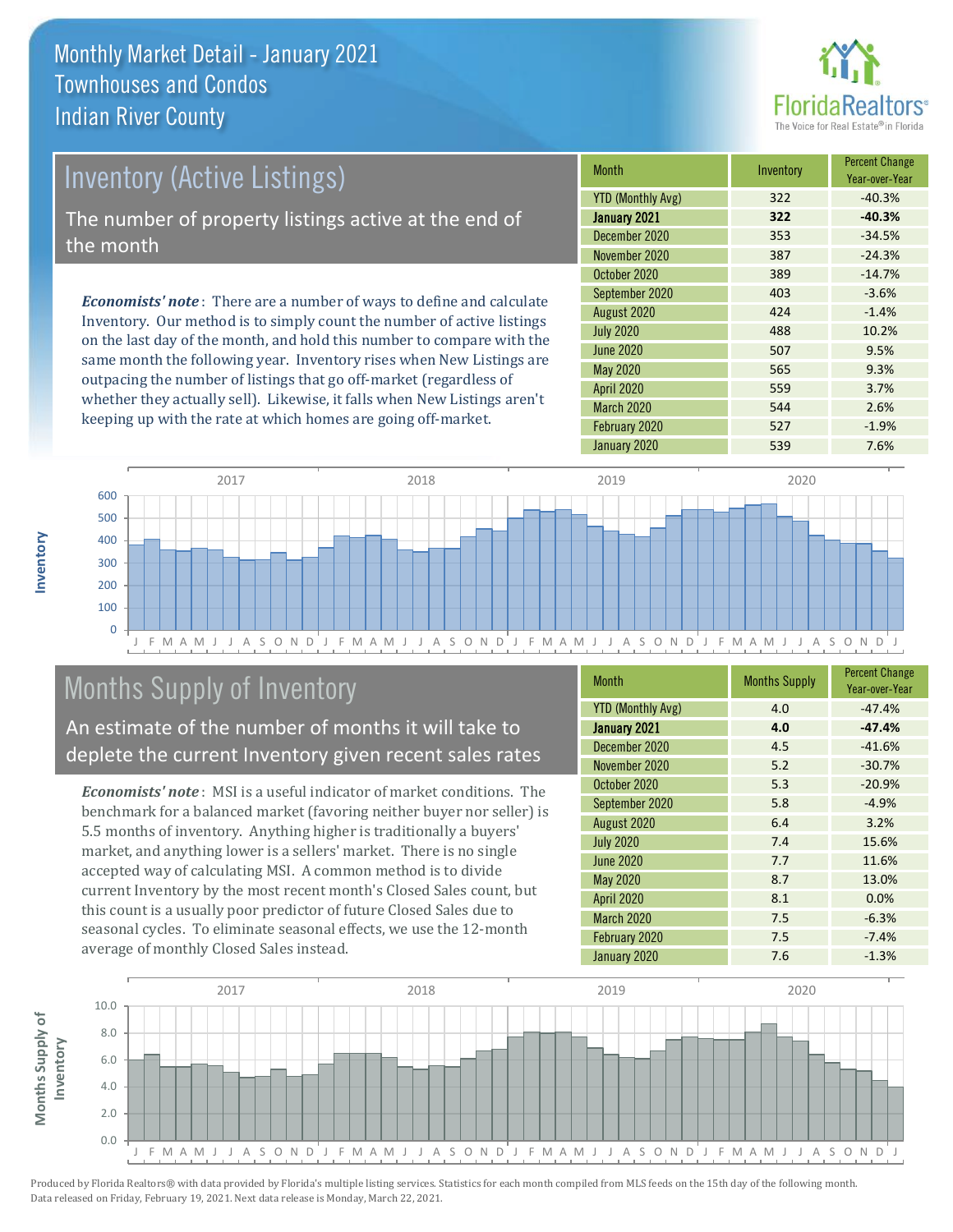

Year-over-Year

#### *Economists' note:* Closed Sales are one of the simplest—yet most important—indicators for the residential real estate market. When comparing Closed Sales across markets of different sizes, we recommend comparing the percent changes in sales rather than the number of sales. Closed Sales (and many other market metrics) are Sale Price Closed Sales Percent Change Less than \$50,000 0 0 -100.0% Closed Sales by Sale Price The number of sales transactions which closed during the month

affected by seasonal cycles, so actual trends are more accurately represented by year-over-year changes (i.e. comparing a month's sales to the amount of sales in the same month in the previous year), rather than changes from one month to the next.





## Median Time to Contract by Sale Price The median number of days between the listing date and contract date for all Closed Sales during the month

*Economists' note* : Like Time to Sale, Time to Contract is a measure of the length of the home selling process calculated for sales which closed during the month. The difference is that Time to Contract measures the number of days between the initial listing of a property and the signing of the contract which eventually led to the closing of the sale. When the gap between Median Time to Contract and Median Time to Sale grows, it is usually a sign of longer closing times and/or declining numbers of cash sales.

| <b>Sale Price</b>     | <b>Median Time to</b><br>Contract | <b>Percent Change</b><br>Year-over-Year |
|-----------------------|-----------------------------------|-----------------------------------------|
| Less than \$50,000    | (No Sales)                        | N/A                                     |
| $$50,000 - $99,999$   | 71 Days                           | $-29.7%$                                |
| $$100,000 - $149,999$ | 14 Days                           | $-70.2%$                                |
| \$150,000 - \$199,999 | 53 Days                           | 26.2%                                   |
| \$200,000 - \$249,999 | 41 Days                           | $-24.1%$                                |
| \$250,000 - \$299,999 | 52 Days                           | $-3.7%$                                 |
| \$300,000 - \$399,999 | 161 Days                          | 0.6%                                    |
| \$400,000 - \$599,999 | 17 Days                           | $-95.4%$                                |
| \$600,000 - \$999,999 | 47 Days                           | $-56.9%$                                |
| \$1,000,000 or more   | 161 Days                          | $-68.3%$                                |

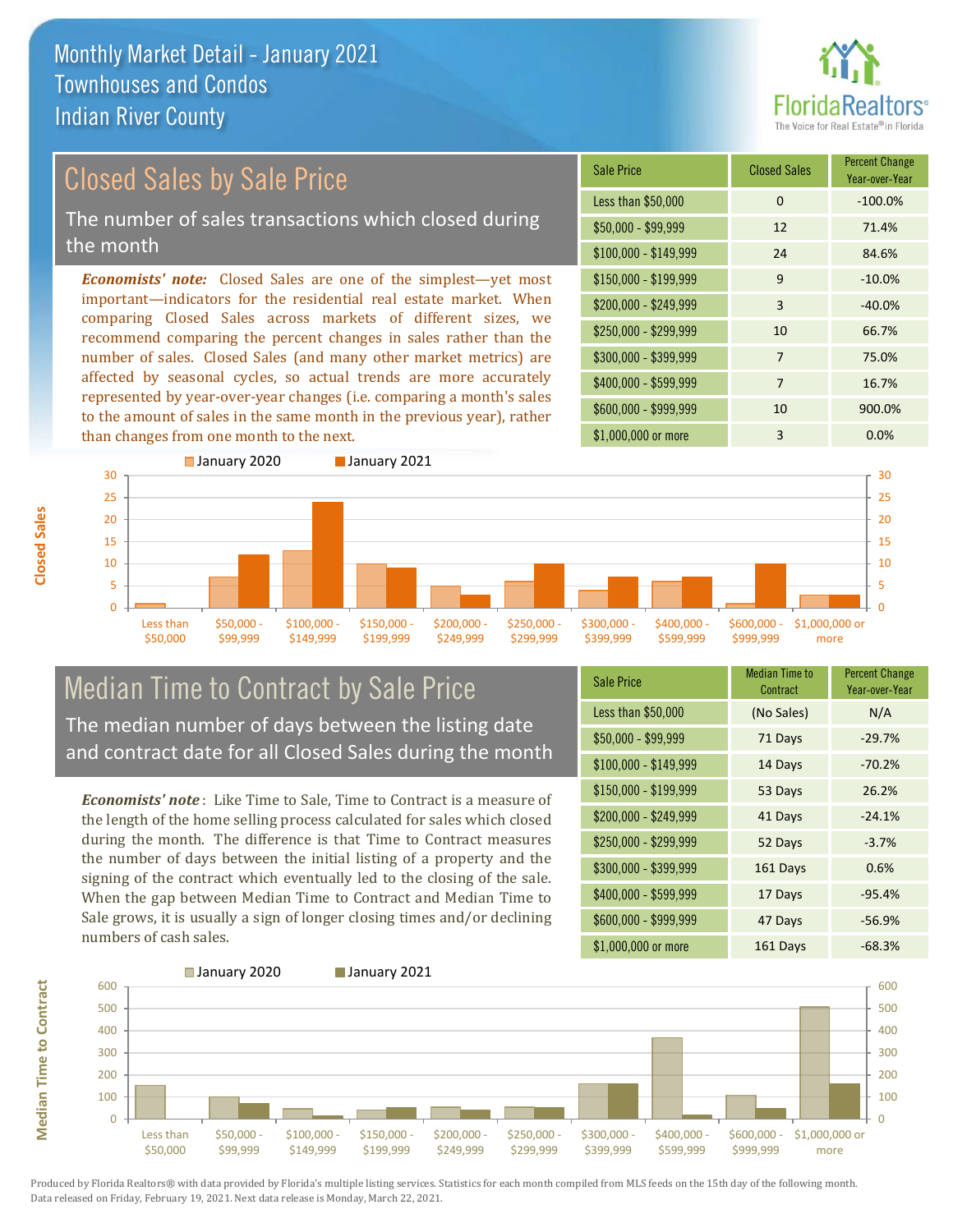

# New Listings by Initial Listing Price

The number of properties put onto the market during the month

*Economists' note:* New Listings tend to rise in delayed response to increasing prices, so they are often seen as a lagging indicator of market health. As prices rise, potential sellers raise their estimations of value—and in the most recent cycle, rising prices have freed up many potential sellers who were previously underwater on their mortgages. Note that in our calculations, we take care to not include properties that were recently taken off the market and quickly relisted, since these are not really *new* listings.





## Inventory by Current Listing Price The number of property listings active at the end of the month

*Economists' note* : There are a number of ways to define and calculate Inventory. Our method is to simply count the number of active listings on the last day of the month, and hold this number to compare with the same month the following year. Inventory rises when New Listings are outpacing the number of listings that go off-market (regardless of whether they actually sell). Likewise, it falls when New Listings aren't keeping up with the rate at which homes are going off-market.

| <b>Current Listing Price</b> | Inventory | <b>Percent Change</b><br>Year-over-Year |
|------------------------------|-----------|-----------------------------------------|
| Less than \$50,000           | 0         | N/A                                     |
| $$50,000 - $99,999$          | 40        | $-37.5%$                                |
| $$100,000 - $149,999$        | 44        | $-53.2%$                                |
| $$150,000 - $199,999$        | 35        | $-36.4%$                                |
| \$200,000 - \$249,999        | 20        | $-45.9%$                                |
| \$250,000 - \$299,999        | 28        | $-42.9%$                                |
| \$300,000 - \$399,999        | 33        | $-57.7%$                                |
| \$400,000 - \$599,999        | 36        | $-43.8%$                                |
| \$600,000 - \$999,999        | 33        | $-42.1%$                                |
| \$1,000,000 or more          | 53        | 29.3%                                   |



Produced by Florida Realtors® with data provided by Florida's multiple listing services. Statistics for each month compiled from MLS feeds on the 15th day of the following month. Data released on Friday, February 19, 2021. Next data release is Monday, March 22, 2021.

**Inventory**